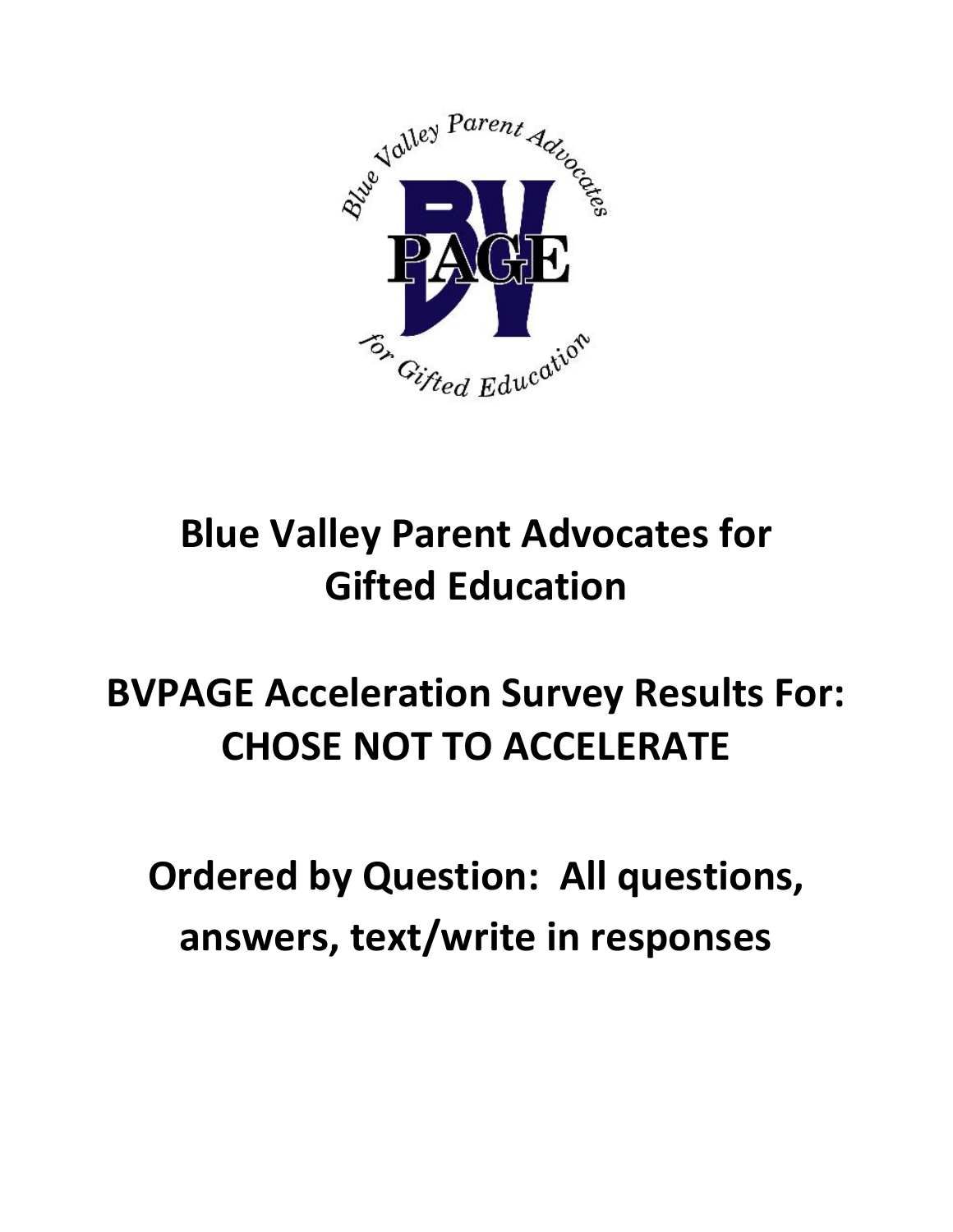# **BVPAGE ACCELERATION SURVEY RESULTS FOR: CHOSE NOT TO ACCELERATE**

# **Contents**

| Q8: Is there any additional information you would have liked before making your decision?  20                       |  |
|---------------------------------------------------------------------------------------------------------------------|--|
| Q9: Looking at your past decision not to acceleration, do you still think it was the best decision? Do you have any |  |
|                                                                                                                     |  |
| Q10: Is there any other information you wish to provide regarding your decision not to accelerate?  24              |  |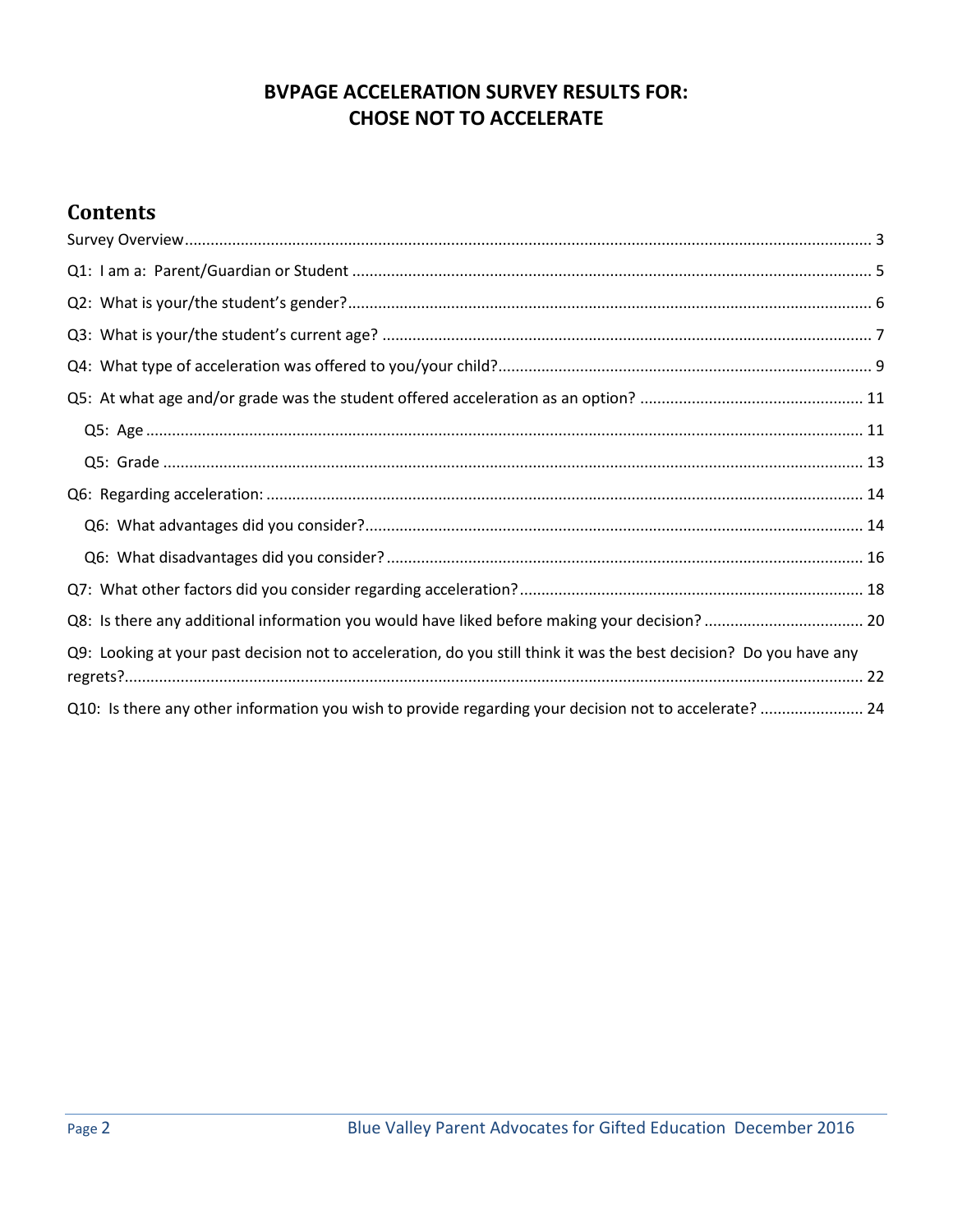# <span id="page-2-0"></span>**Survey Overview**

This survey was created and conducted by the Blue Valley Parent Advocates for Gifted Education (BVPAGE). We are a parent support group in the Blue Valley school district in Johnson County Kansas. The Survey was conducted from July 2016 through January 1, 2017.

The survey was open to anyone in any geography but the majority of respondents seem to be from our Blue Valley school district. We do know of several other districts who have parents/students that also completed the survey(s).

Any questions or permission to use the survey data may directed to [WWW.BVPAGE.ORG](http://www.bvpage.org/) using the *Contact the President* link.

The following information appeared before the survey questions and describes our intent to gather information, experiences, considerations, advantages, and disadvantages of whole grade or single subject acceleration.

#### **Choose Not to Accelerate**

#### Survey for students or parents who Chose Not to Accelerate

This survey is being conducted to gather information to assist families who are considering acceleration (either to skip a whole grade or to skip a single subject only). We believe parents and students need information from multiple sources on acceleration so they can make an informed decision. We are looking for those who did not accelerate when given the option so we can pass your experiences and opinions on to others who are offered acceleration as an option. We thank you for your insight and time.

These survey questions are for those who chose not to accelerate either in an individual subject or a whole grade. These questions may be filled out by either the student or the parent/guardian. We are looking for all age ranges, school buildings, and school districts.

Please fill out the survey as a PARENT/GUARDIAN if you are filling out the survey to provide your opinions on your child's acceleration. Please fill out the survey as a STUDENT, if you are the student who did not accelerate, if you are an adult and you were not accelerated based on a decision made for you as a student, or if you are filling out the survey for a younger child and they are providing the answers.

Please note: The numerical data for questions 1, 2, 3, 4, and 5 have been tallied and graphed. They are located in a separate file.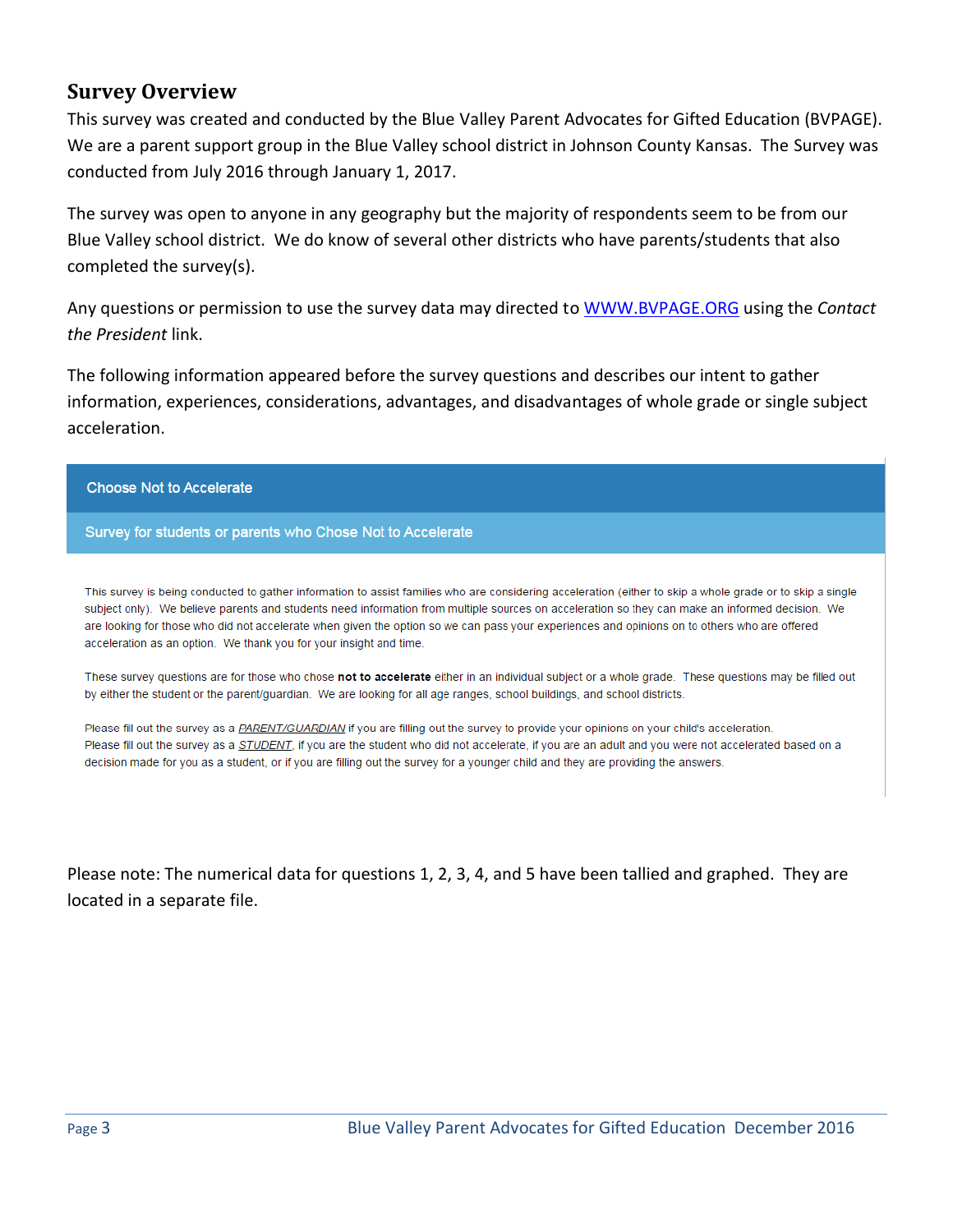#### **Choose Not to Accelerate**



**DATA**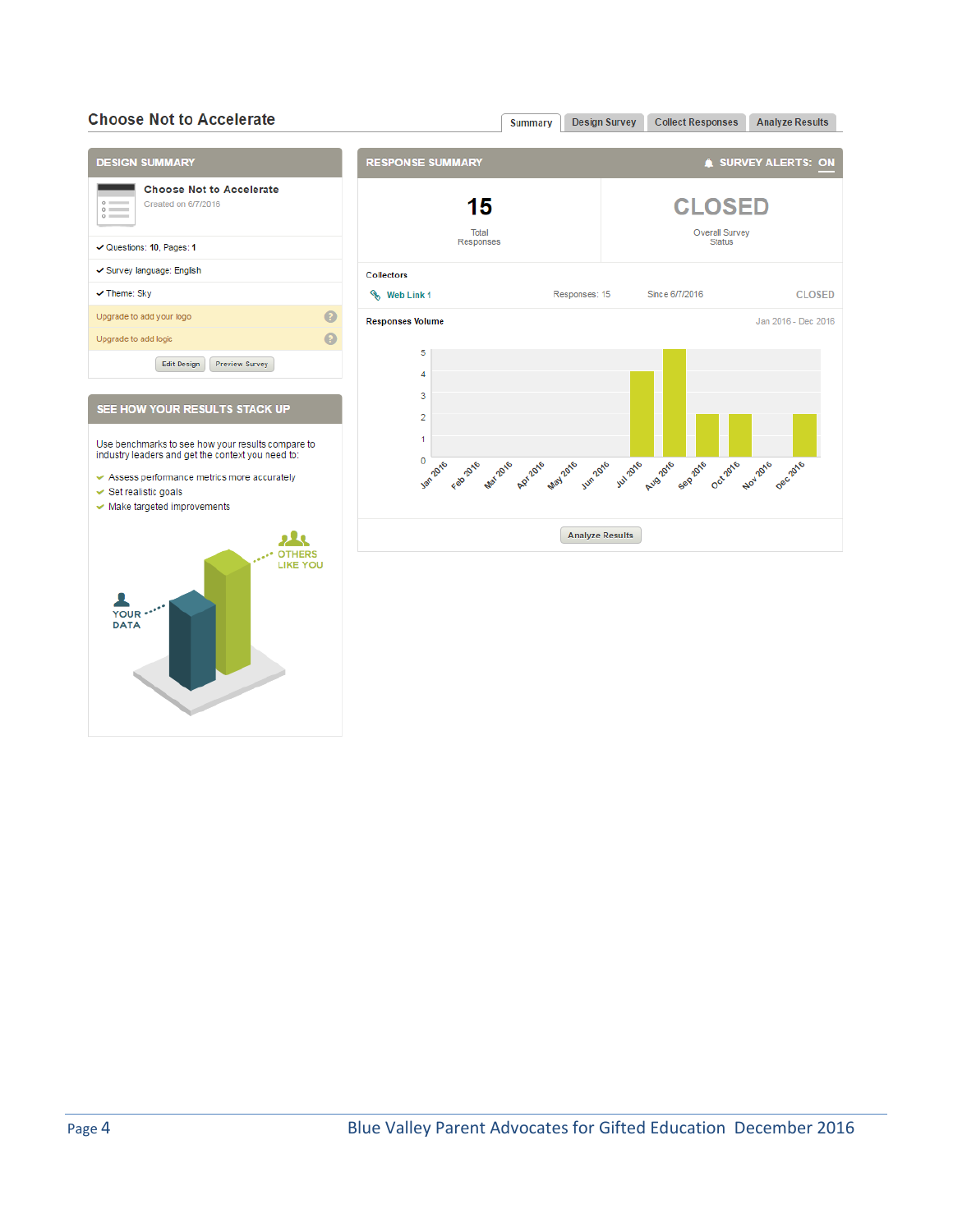# <span id="page-4-0"></span>**Q1: I am a: Parent/Guardian or Student**





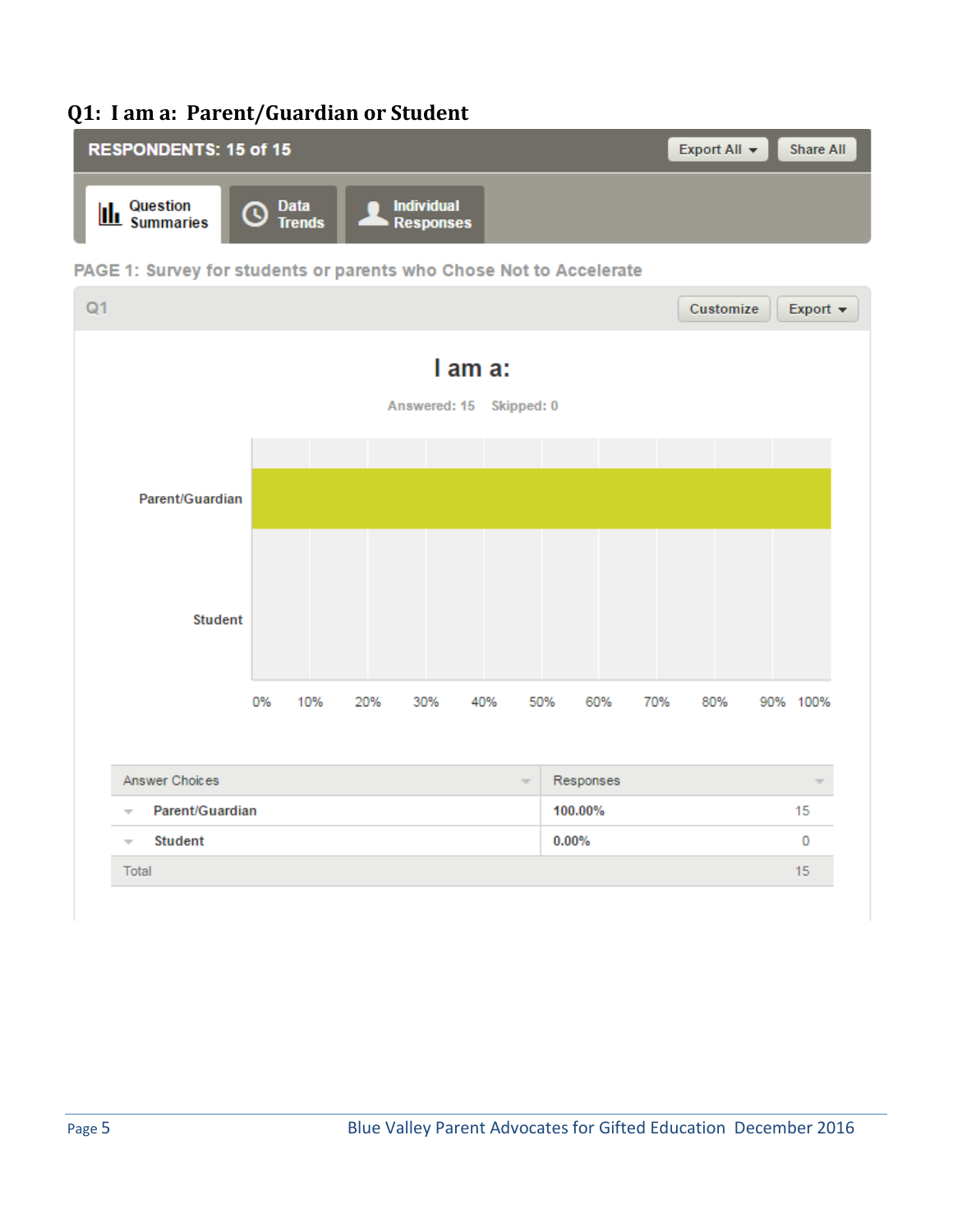

# <span id="page-5-0"></span>**Q2: What is your/the student's gender?**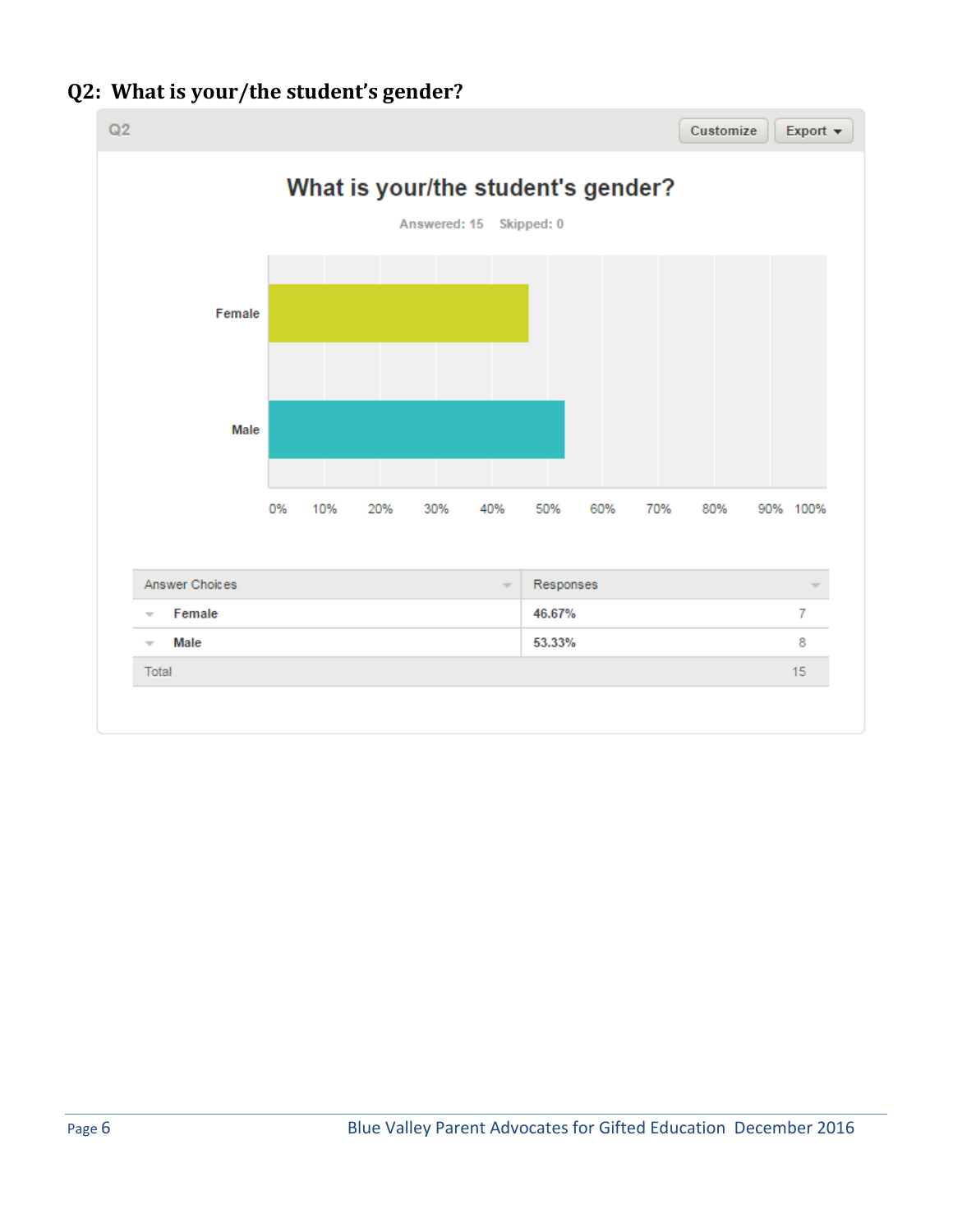# <span id="page-6-0"></span>**Q3: What is your/the student's current age?**

| Q3                                               |                                                                    | Export v |
|--------------------------------------------------|--------------------------------------------------------------------|----------|
|                                                  | What is your/the student's current age?<br>Answered: 15 Skipped: 0 |          |
| Responses (15)                                   |                                                                    |          |
| Showing 15 responses<br>12<br>12/31/2016 5:12 PM |                                                                    |          |
| 16<br>12/7/2016 1:34 PM                          |                                                                    |          |
| 16<br>10/19/2016 8:52 AM                         |                                                                    |          |
| 9<br>10/18/2016 11:12 AM                         |                                                                    |          |
| $\boldsymbol{9}$<br>9/27/2016 7:01 AM            |                                                                    |          |
| 11<br>9/8/2016 10:30 AM                          |                                                                    |          |
| 17<br>8/31/2016 9:29 AM                          |                                                                    |          |
| 11<br>8/23/2016 3:57 PM                          |                                                                    |          |
| 10<br>8/16/2016 9:13 AM                          |                                                                    |          |
| 14<br>8/15/2016 8:40 PM                          |                                                                    |          |
| 12<br>8/15/2016 9:06 AM                          |                                                                    |          |
| 11<br>7/28/2016 10:22 PM                         |                                                                    |          |
| 17<br>7/25/2016 9:20 AM                          |                                                                    |          |
| 14<br>7/25/2016 12:12 AM                         |                                                                    |          |
|                                                  |                                                                    |          |
| Page 7                                           | Blue Valley Parent Advocates for Gifted Education December 2016    |          |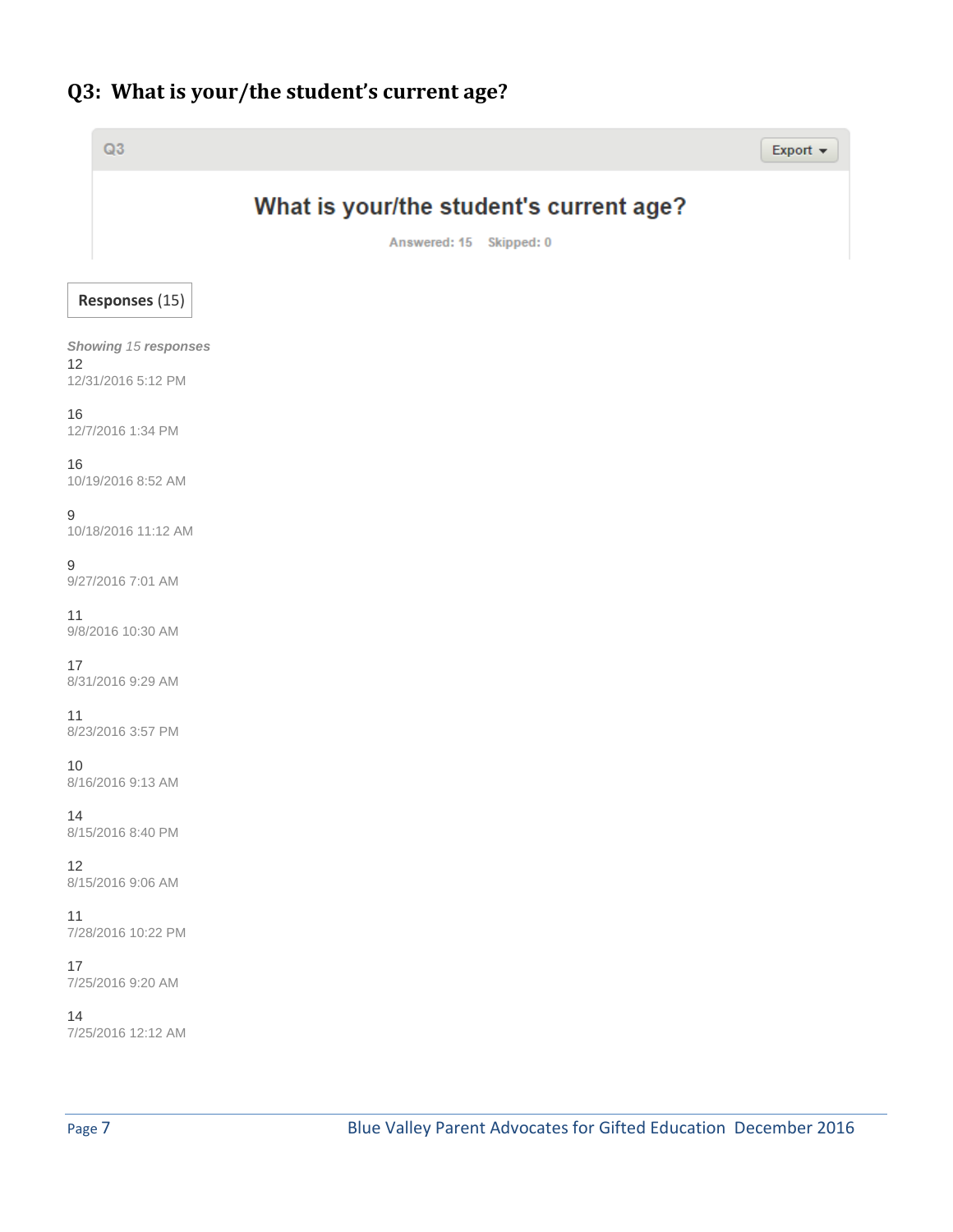10 7/23/2016 3:39 PM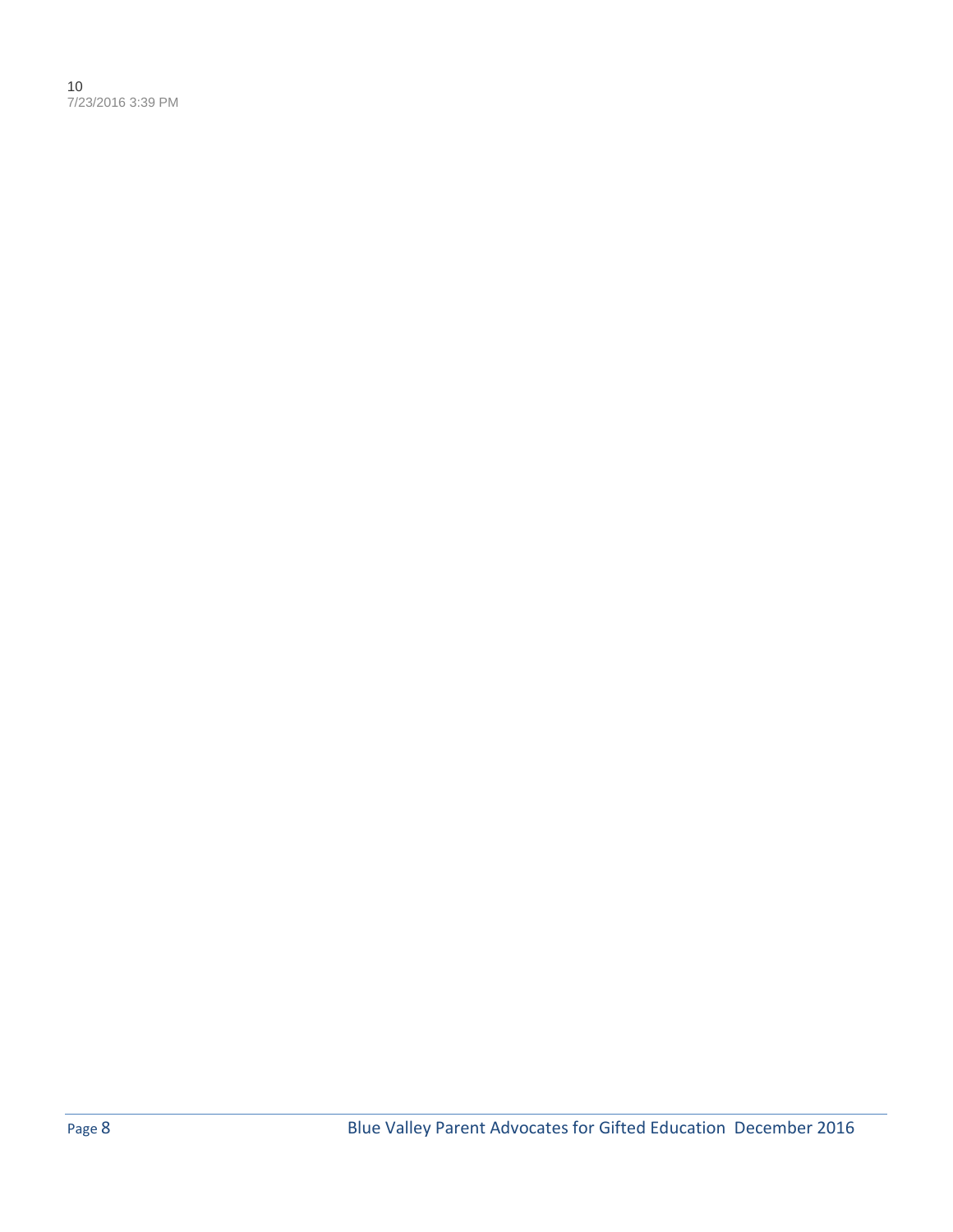

# <span id="page-8-0"></span>**Q4: What type of acceleration was offered to you/your child?**

Page 9 Blue Valley Parent Advocates for Gifted Education December 2016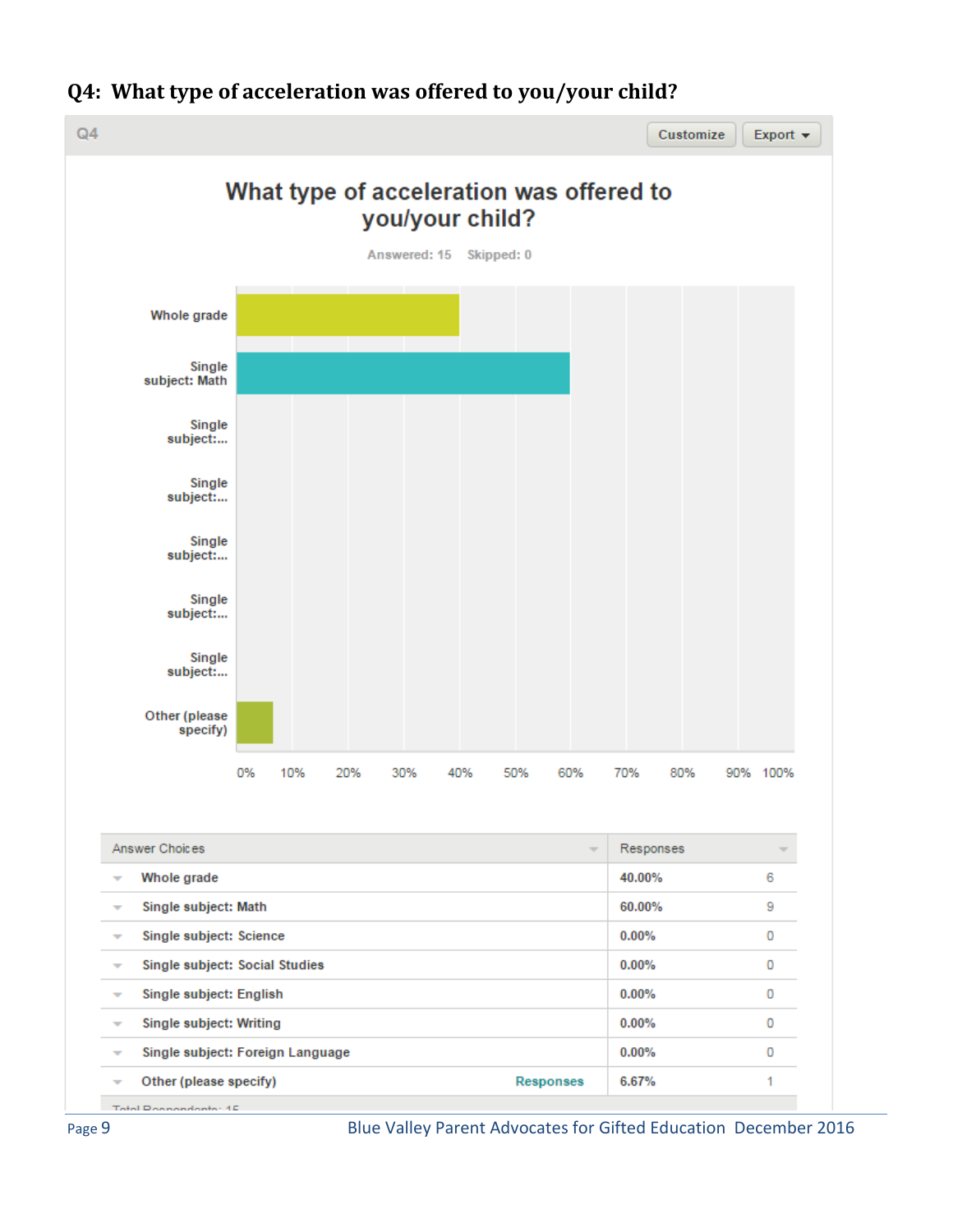| Other (please specify)                                 | 6.67% |
|--------------------------------------------------------|-------|
|                                                        |       |
| w Responses (1)                                        |       |
| Showing 1 response<br><b>NONE</b><br>8/15/2016 8:40 PM |       |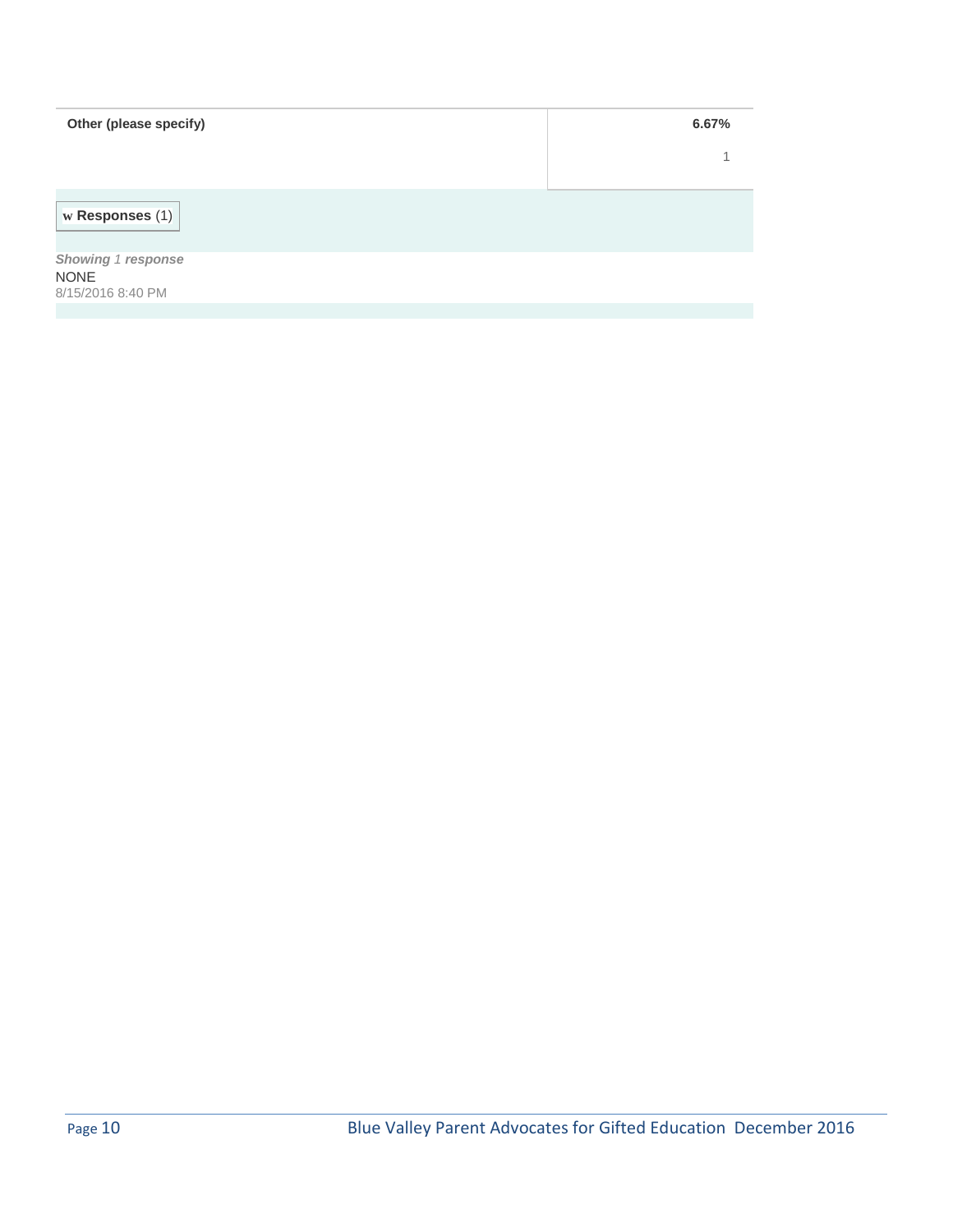# <span id="page-10-0"></span>**Q5: At what age and/or grade was the student offered acceleration as an option?**

|                | offered acceleration as an option? | At what age and/or grade was the student |    |
|----------------|------------------------------------|------------------------------------------|----|
|                | Answered: 15                       | Skipped: 0                               |    |
| Answer Choices | $\overline{\phantom{a}}$           | Responses                                | ÷  |
| Age:           | <b>Responses</b>                   | 93.33%                                   | 14 |
| Grade:         | <b>Responses</b>                   | 100.00%                                  | 15 |

<span id="page-10-1"></span>

| Q5: Age                                         |        |
|-------------------------------------------------|--------|
| Age:                                            | 93.33% |
|                                                 | 14     |
| w Responses (14)                                |        |
| Showing 14 responses<br>8<br>12/31/2016 5:12 PM |        |
| 12 and 13<br>12/7/2016 1:34 PM                  |        |
| Every year since age 6<br>10/18/2016 11:12 AM   |        |
| 6<br>9/27/2016 7:01 AM                          |        |
| 11<br>9/8/2016 10:30 AM                         |        |
| 11<br>8/31/2016 9:29 AM                         |        |
| 11<br>8/23/2016 3:57 PM                         |        |
| 8 years 10 months                               |        |

8/16/2016 9:13 AM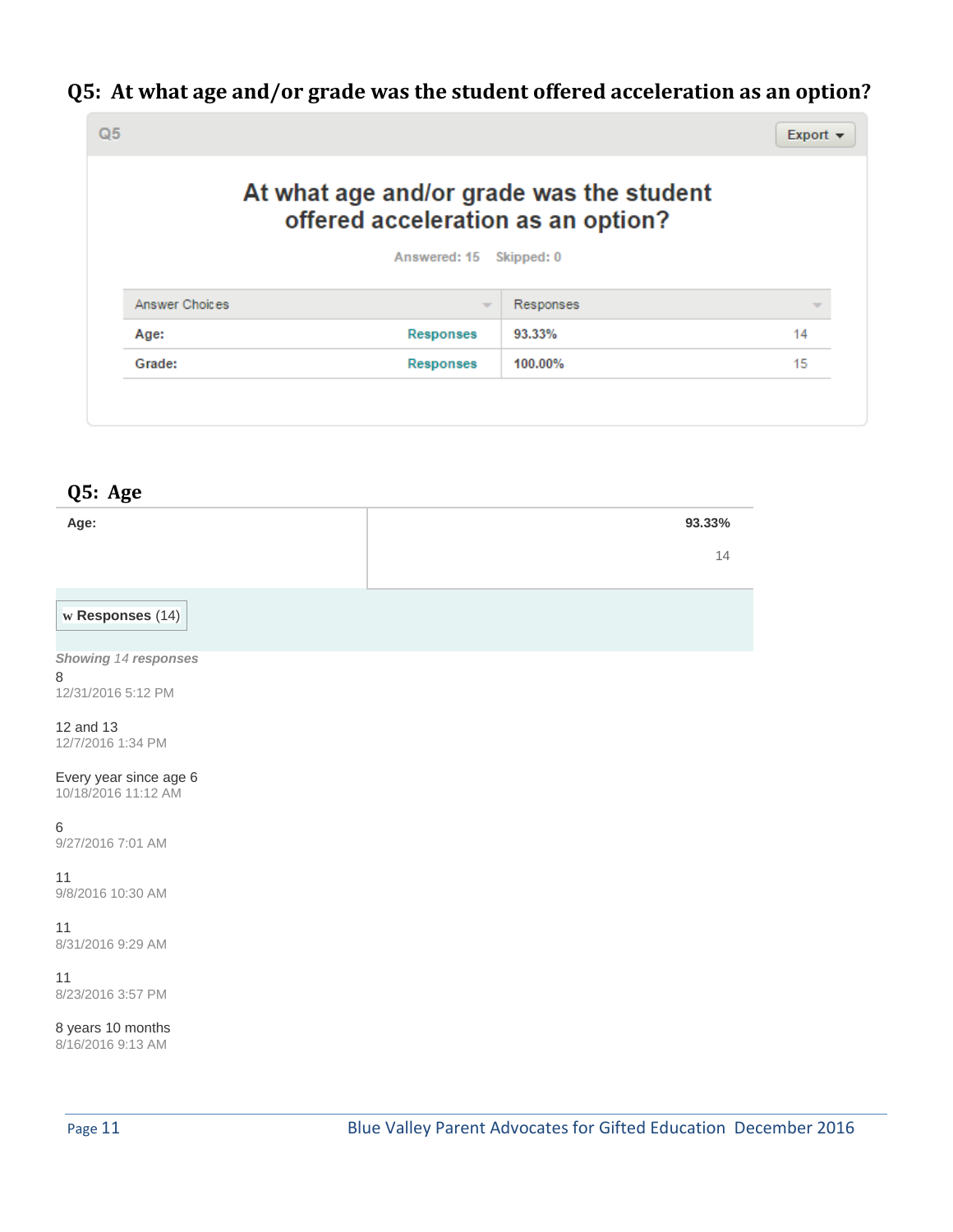#### NA

8/15/2016 8:40 PM

#### 11

8/15/2016 9:06 AM

#### 5

7/28/2016 10:22 PM

#### 6

7/25/2016 9:20 AM

#### 13

7/25/2016 12:12 AM

#### 10

7/23/2016 3:39 PM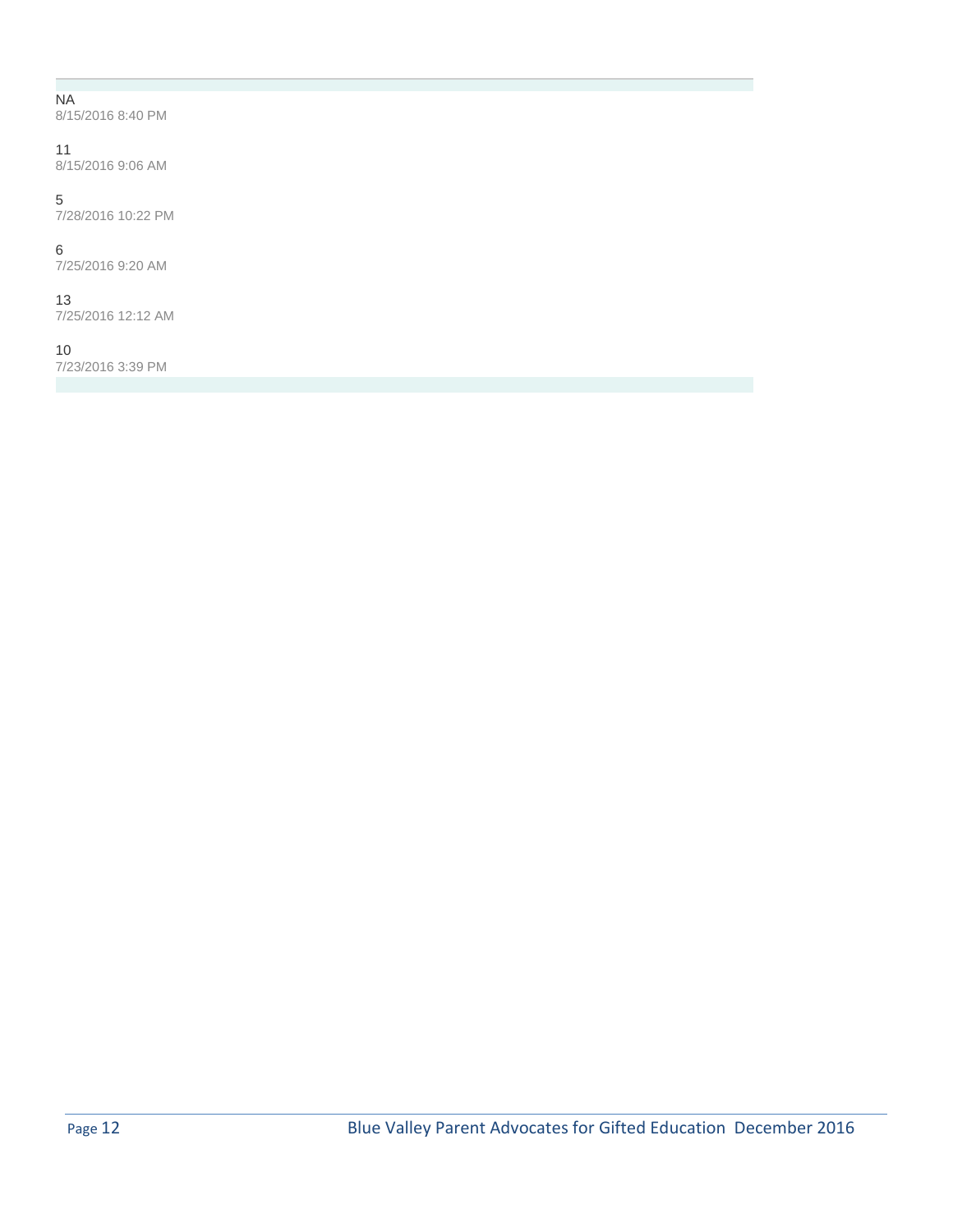## <span id="page-12-0"></span>**Q5: Grade**

#### **Grade: 100.00%**

15

**w Responses** (15)

*Showing 15 responses* 3 12/31/2016 5:12 PM

6 and 7 12/7/2016 1:34 PM

5 10/19/2016 8:52 AM

Every year since 1st grade 10/18/2016 11:12 AM

1 9/27/2016 7:01 AM

5 9/8/2016 10:30 AM

5 8/31/2016 9:29 AM

6 8/23/2016 3:57 PM

3rd 8/16/2016 9:13 AM

NA 8/15/2016 8:40 PM

6th 8/15/2016 9:06 AM

K 7/28/2016 10:22 PM

Kindergarten 7/25/2016 9:20 AM

8th 7/25/2016 12:12 AM

skip 5th and go directly to 6th 7/23/2016 3:39 PM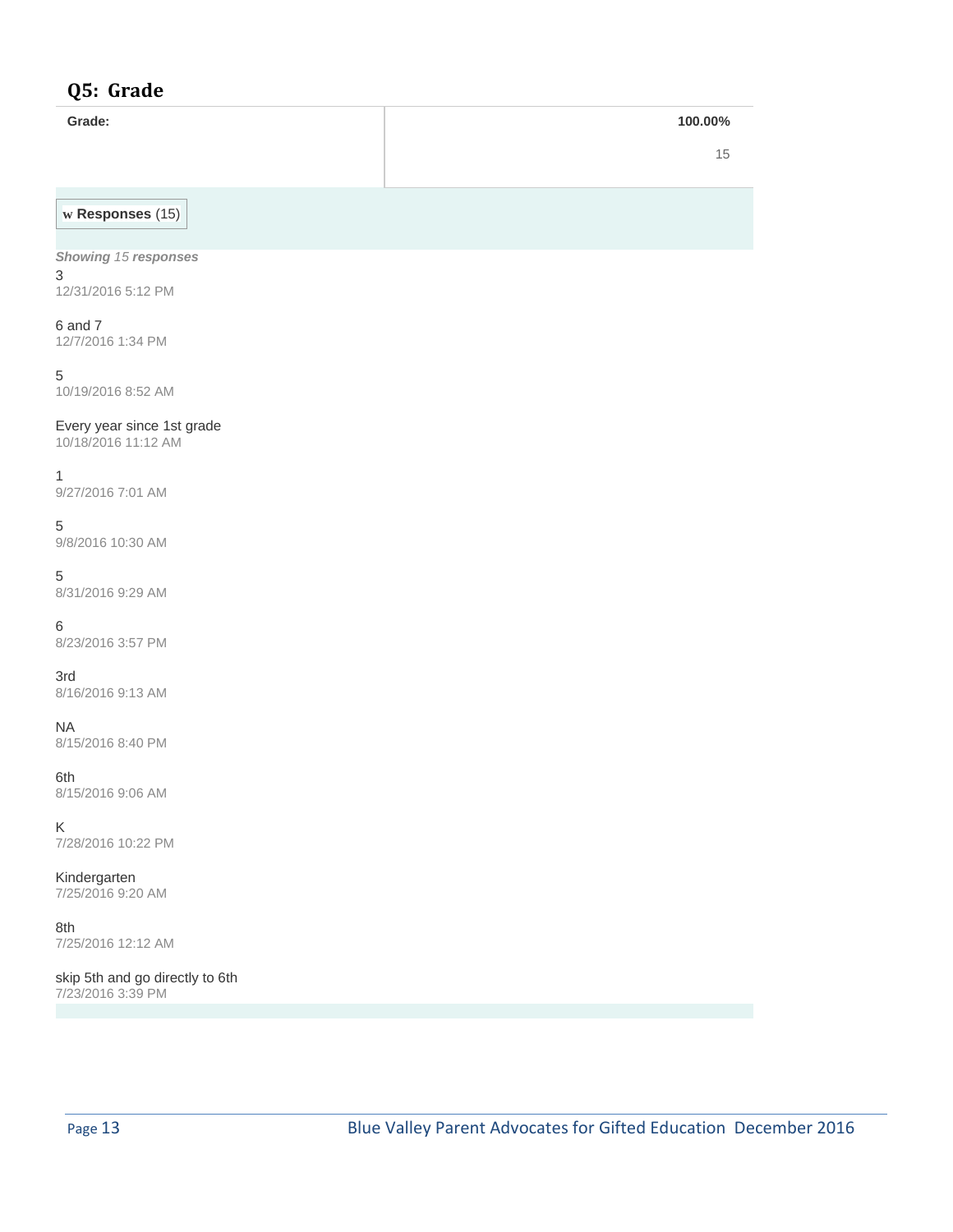<span id="page-13-0"></span>

| Q <sub>6</sub>                    |                                      |                                |           | Export $\blacktriangleright$ |
|-----------------------------------|--------------------------------------|--------------------------------|-----------|------------------------------|
|                                   |                                      | <b>Regarding acceleration,</b> |           |                              |
| Answered: 15 Skipped: 0           |                                      |                                |           |                              |
| Answer Choices                    |                                      | $\overline{\mathcal{M}}$       | Responses | v                            |
| What advantages did you consider? |                                      | Responses                      | 100.00%   | 15                           |
|                                   | What disadvantages did you consider? | <b>Responses</b>               | 100.00%   | 15                           |

### <span id="page-13-1"></span>**Q6: What advantages did you consider?**

| What advantages did you consider? | 100.00% |
|-----------------------------------|---------|
|                                   | 15      |

**w Responses** (15)

*Showing 15 responses* Harder content than current grade 12/31/2016 5:12 PM

So she wouldn't be bored in math 12/7/2016 1:34 PM

would create room in schedule for additional math in high school, more math before standardized testing, extra challenges for our child 10/19/2016 8:52 AM

Challenging him 10/18/2016 11:12 AM

More rigorous curriculum 9/27/2016 7:01 AM

Continuing to push her 9/8/2016 10:30 AM

As a former teacher, I did not see any advantages to consider. 8/31/2016 9:29 AM

Continuing to push her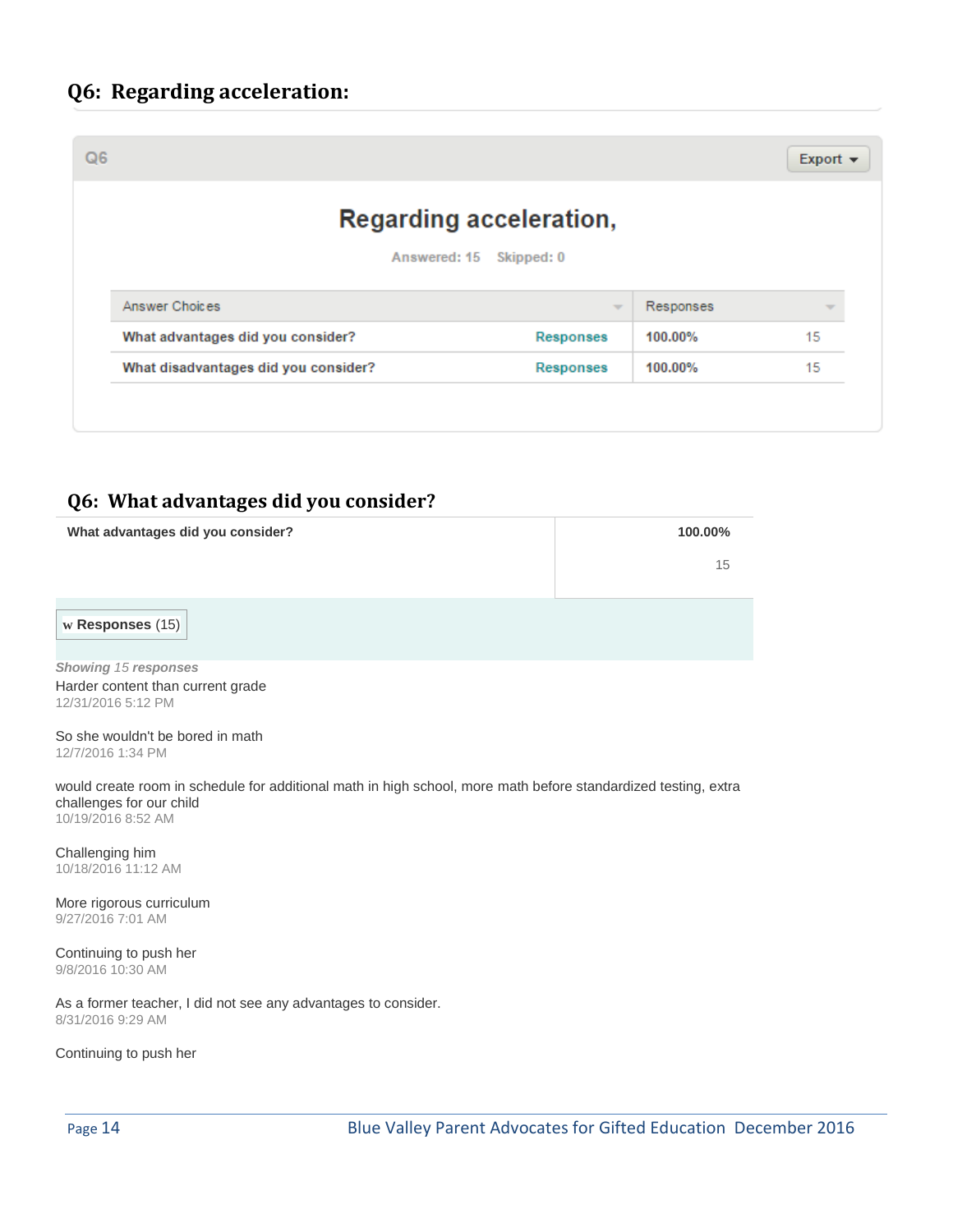#### 8/23/2016 3:57 PM

more challenge in the classroom, more learning to struggle/ask for help, possible improved social/emotional interactions (as cited in A Nation Deceived), great engagement in learning (not feeling bored/hating school), combating underachievement 8/16/2016 9:13 AM

Would have loved the option in math and science especially 8/15/2016 8:40 PM

The idea was presented as a possibility for more challenging work for my son. 8/15/2016 9:06 AM

It would put him with more advanced peers, but moving to 1st grade and skipping K would not have been enough to get him with academic peers. 7/28/2016 10:22 PM

Able to work on a higher level that he was ready for. 7/25/2016 9:20 AM

Meeting her academic needs 7/25/2016 12:12 AM

aggressive challenges 7/23/2016 3:39 PM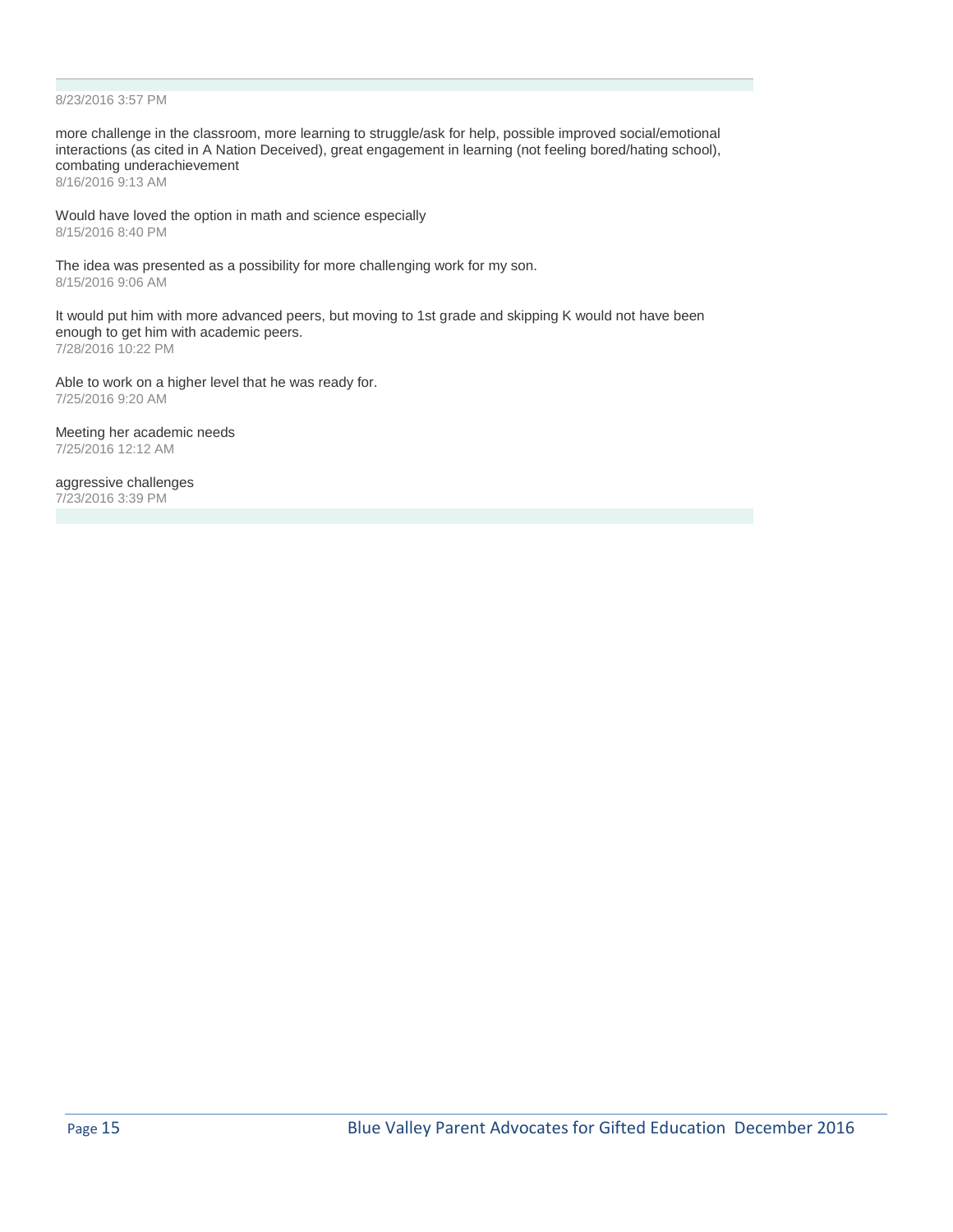### <span id="page-15-0"></span>**Q6: What disadvantages did you consider?**

**What disadvantages did you consider? 100.00%**

15

**w Responses** (15)

#### *Showing 15 responses*

Our daughter's issue was really a pacing problem. Accelerating would be ok until she caught up and then she'd be in the same position. She'd be required to make a decision about a major and college with less experience. She would have physical mismatching (esp adolescence) than her current "peers" if she accelerated. She would be surrounded by older kids ready to delve into next stages of life, like dating perhaps, before she was...or she'd be dating a year earlier in an attempt to fit in or be matched. She'd play sports with kids - some nearly 2 years older - if she accelerated one year because of her birthday. She'd have one less year of gifted class, which seemed to be the one thing she loved. She'd have to leave home a year (or more earlier) or we'd have to sacrifice an away college because she'd be too young for us to feel comfortable (or legally signing documents, going to the doctor on her own, etc at under age 18 without a guardian). Her social struggles would be emphasized by adding an age difference to the list of vast differences between her and her peers. Our daughter enjoys being a leader and in top of her class; would it change her success and/or confidence to be with others closer to her level? Our gifted child preferred the company of MUCH older children or adults, so we had little confidence one year acceleration would change that. 12/31/2016 5:12 PM

No disadvantages except for having to go to high school in 8th grade and miss before school activities such as basketball, jazz band and percussion. 12/7/2016 1:34 PM

math is not her passion and she was not showing interest in accelerating, travel to/from middle school 10/19/2016 8:52 AM

His emotional age, the fact that even accelerating him one grade would not help 10/18/2016 11:12 AM

My child's maturity and his interaction with older students 9/27/2016 7:01 AM

Staying with her class, GPA, Class Rank 9/8/2016 10:30 AM

Being pulled out further from his peers, having to leave elementary and/or middle school to receive the acceleration (it can really mess up a kid's school schedule), and there are wonderful and hard opportunities in our District anyway. 8/31/2016 9:29 AM

Not being around her peers. 8/23/2016 3:57 PM

short kid (would he fit in?), our son said he didn't want to accelerate because he would miss his friends, graduating from high school early (mixed feelings about this) 8/16/2016 9:13 AM

Aspergers and adhd diagnosis 8/15/2016 8:40 PM

I was concerned about skipping content and how that would impact future learning. Since the Kansas 8th grade standards have what used to be the content in Algebra 1, I wanted to make sure he got the pre-algebra content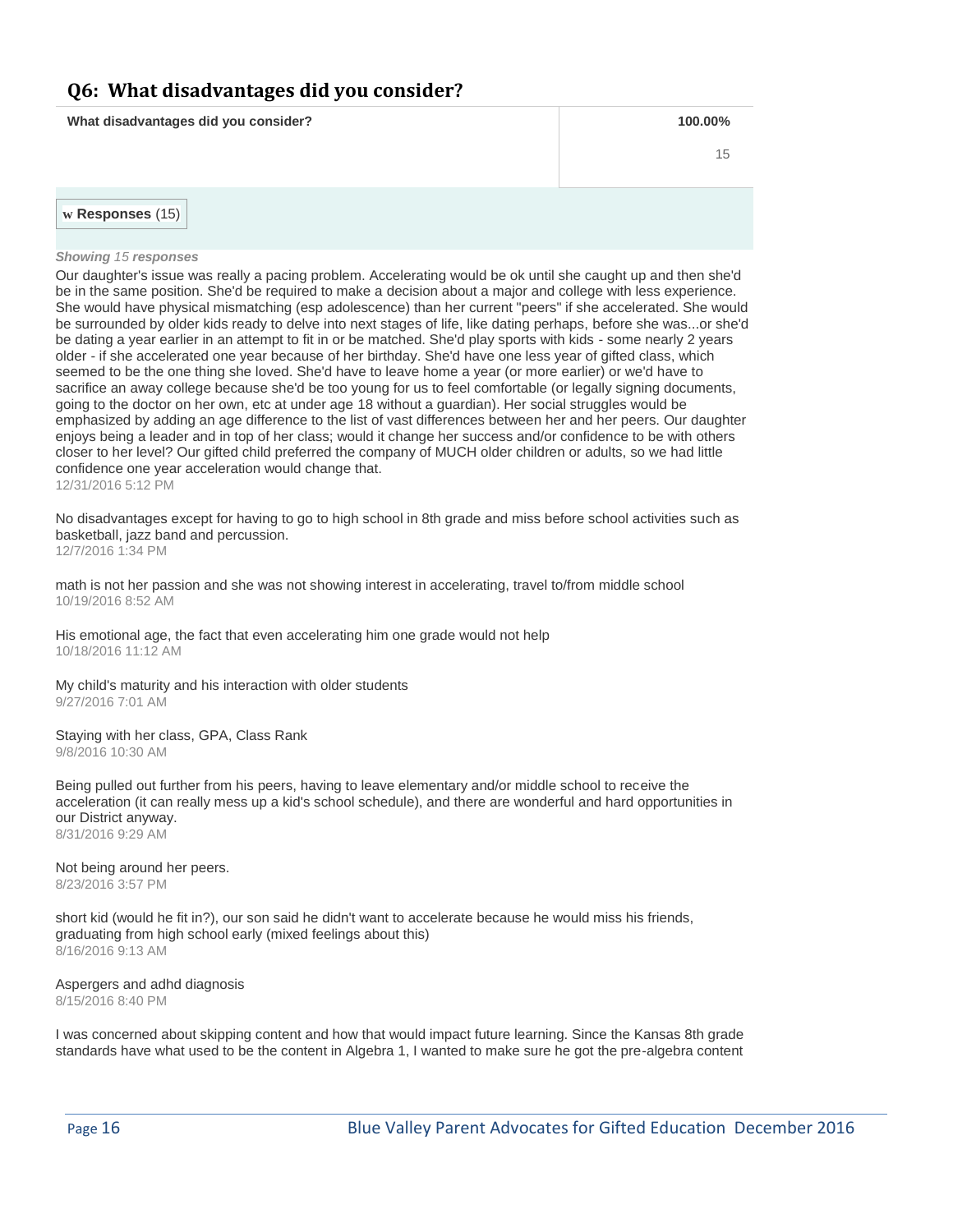in 6th and 7th grade. 8/15/2016 9:06 AM

He was/is socially lacking and not at the same level as some of the K peers (some were almost a year older which made it hard to - he is April and there were several May/June/July that were held back a year before starting K). I did not want him that young in high school and did not believe that the social obstacles would be better than the academic obstacles.

7/28/2016 10:22 PM

Whole grade didn't seem enough academically, but seemed okay socially. 7/25/2016 9:20 AM

Skipping a year of curriculum - namely Algebra 7/25/2016 12:12 AM

social -- no friends in class 7/23/2016 3:39 PM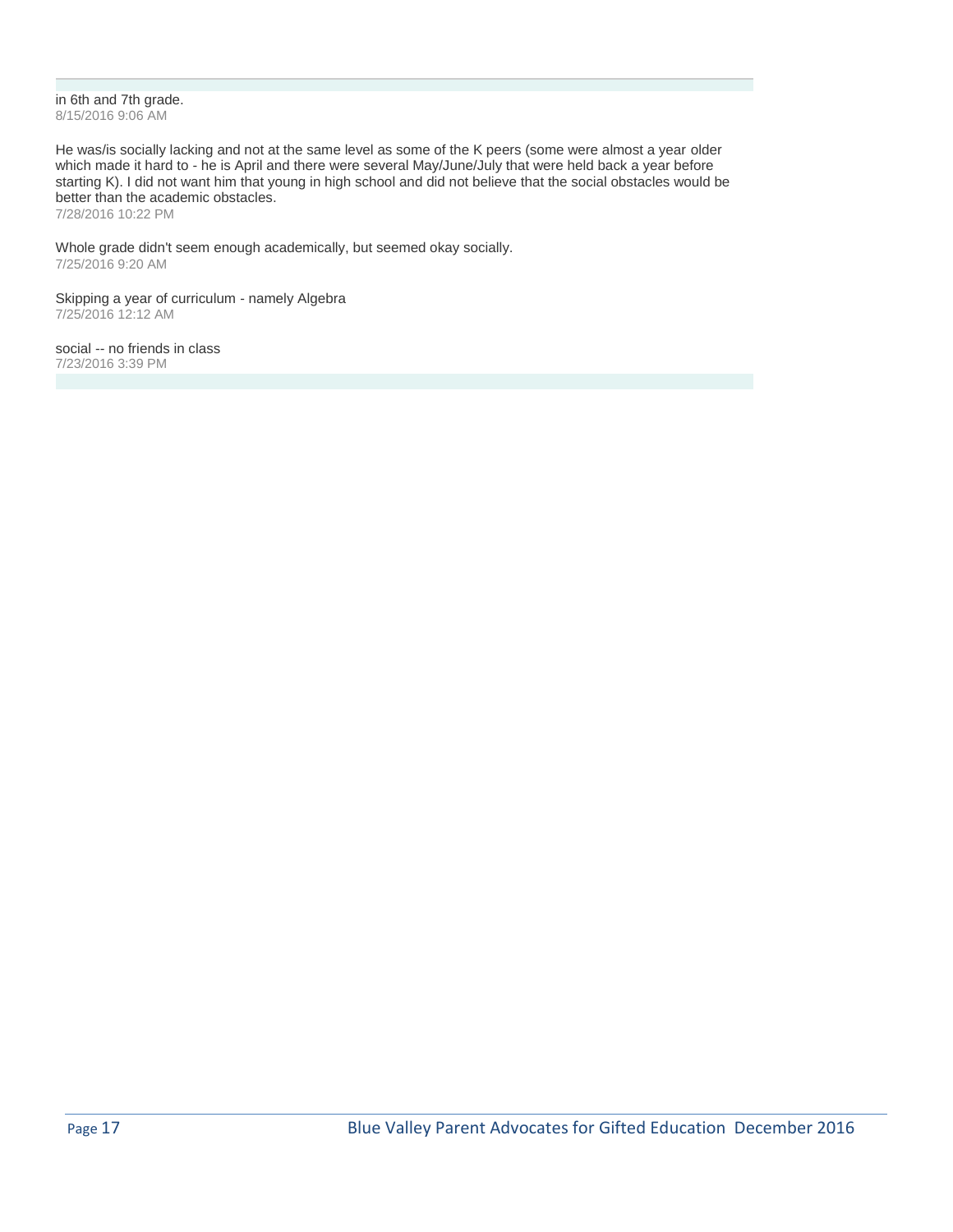# <span id="page-17-0"></span>**Q7: What other factors did you consider regarding acceleration?**

|                                                                | Export $\blacktriangleright$ |
|----------------------------------------------------------------|------------------------------|
| What other factors did you consider<br>regarding acceleration? |                              |
| Answered: 12 Skipped: 3                                        |                              |
| Text Analysis Wy Categories<br>$\bullet$ Responses (12)        |                              |

*Showing 12 responses*

**Responses** (12)

"Outliers" by Malcolm Gladwell helped us understand that being smart isn't enough for a child to be successful. Our child needed, just as equally, to associate with kids of the same age to understand and get along with each other. Making her the baby of the class ahead of her would only add to this challenge of her peers accepting her and vice versa. 12/31/2016 5:12 PM

Whether or not acceleration made a difference in future interests or potential major in college or career choice (that were not math based)

12/7/2016 1:34 PM

At the time, other students were choosing not to accelerate in math and our child did not want to go alone to the middle school 10/19/2016 8:52 AM

His leaving for college a year earlier 10/18/2016 11:12 AM

what would school be like when he was in high school at age 13 9/27/2016 7:01 AM

Kids need to be kids. It is more important is raise a happy, well-adjusted, and involved child. Our kids face so many academic pressures as it is, they don't have to do everything. Learning how to achieve balance in life is a far greater lesson. My motto has become, "just because you can doesn't mean you have to." 8/31/2016 9:29 AM

We have an older son that just graduated. He had an ACT of 29, but missed out on some scholarshis due to Class Rank. He had taken honors classes and would have been awarded the scholarships if Class Rank would have been slightly higher. Kids with much lower ACT scores were ranked ahead of him due to their lack of a difficult schedule 8/23/2016 3:57 PM

Had no choices because Olathe did not offer 8/15/2016 8:40 PM

College professors are recommending that students not take Calculus in high school. They said many have to retake it if they do because they they are taking a specialized version (i.e. Business Calc, Engineering Calc) or because they didn't get through all the material or understand it deeply enough to continue without retaking. I'd rather my son have a solid understanding and be prepared to be successful in future courses both in high school and college. 8/15/2016 9:06 AM

Age beginning college. Leaving peers who he was attached too.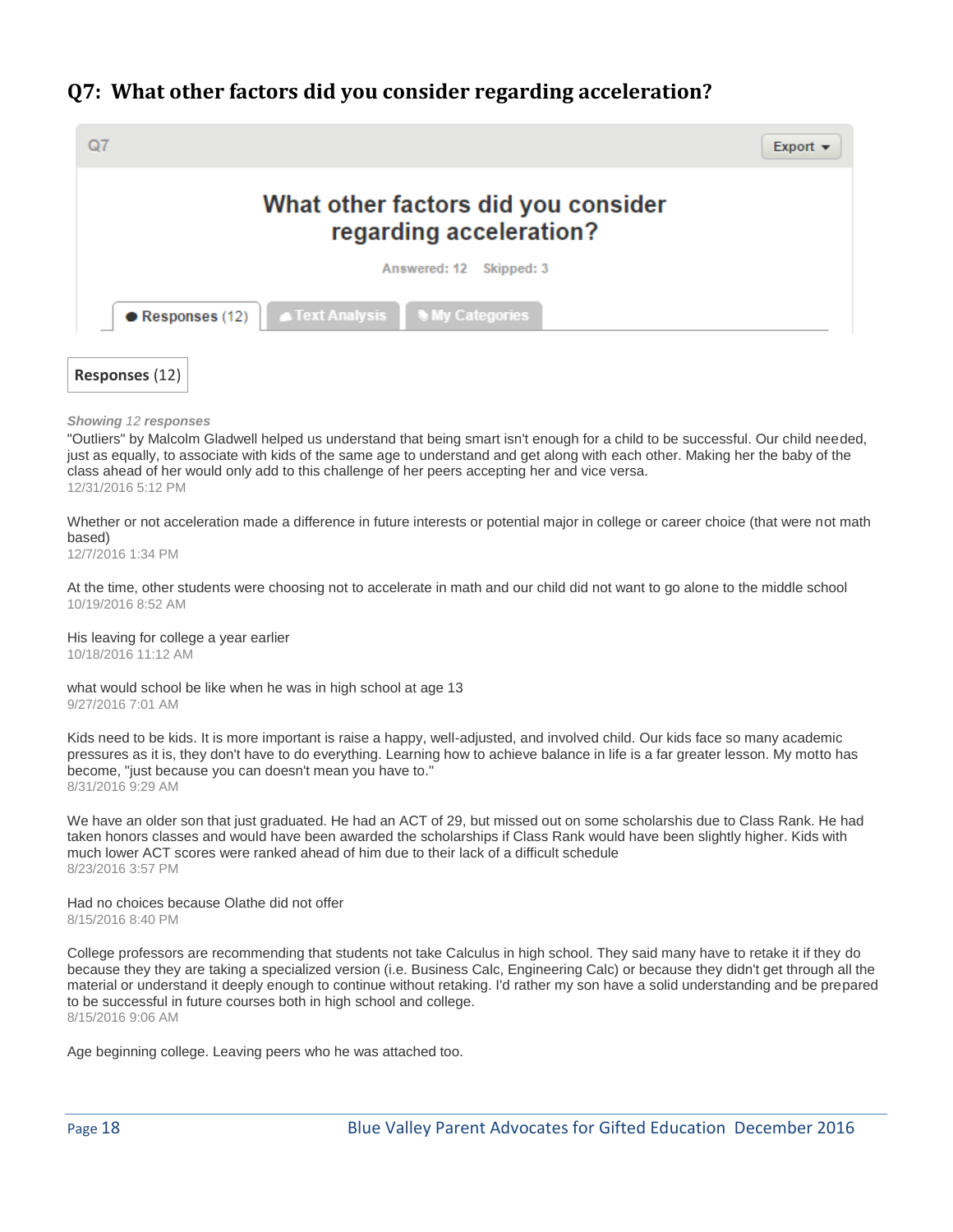#### 7/25/2016 9:20 AM

Testing out of a year's worth of Algebra would require preparation even for gifted youth. I feel like the current process sets the students up for failure.

7/25/2016 12:12 AM

She didn't need the extra challenge. I had to work with her to do multiplication table drills. Didn't want her to lose confidence in math, wanted a solid foundation. 7/23/2016 3:39 PM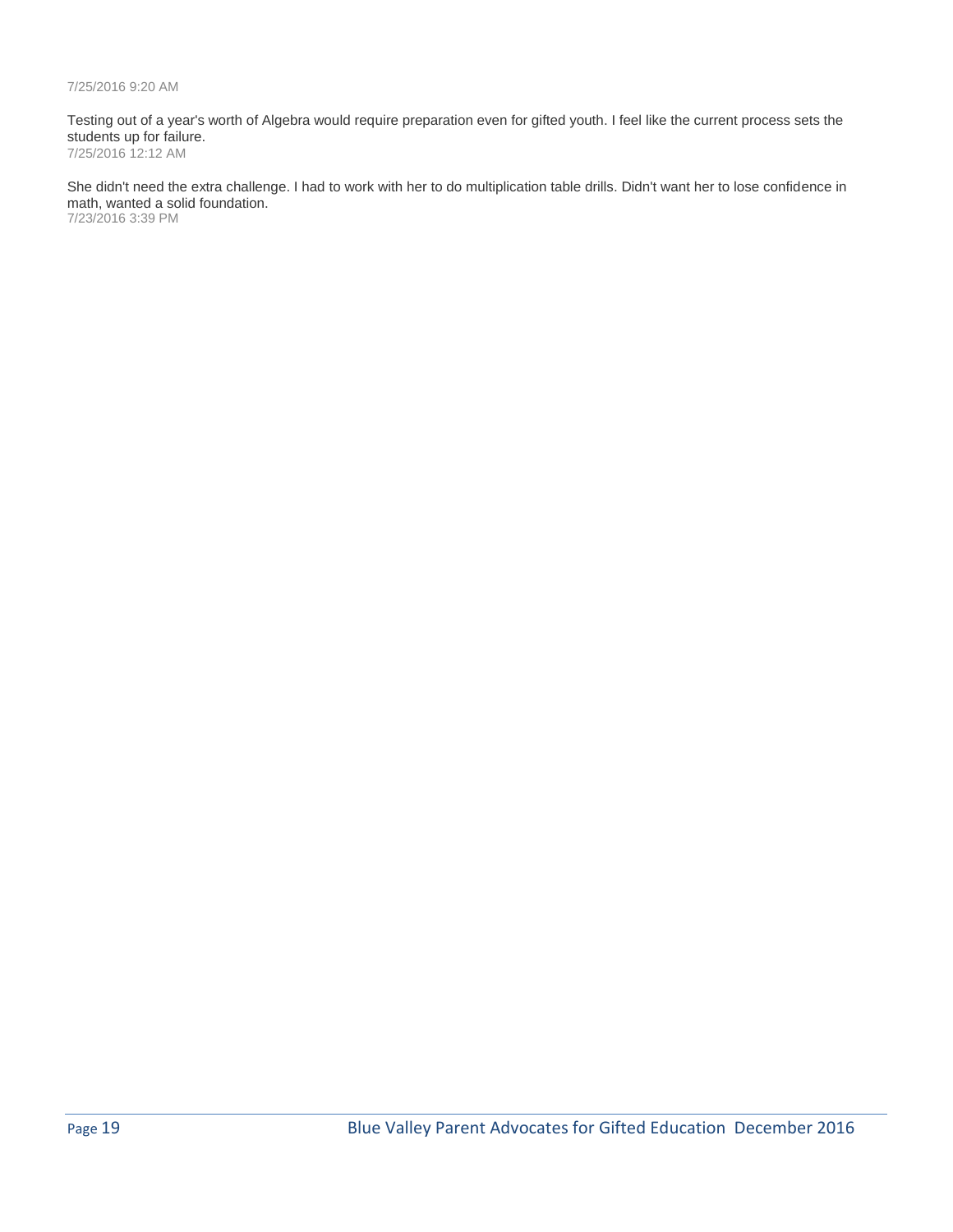# <span id="page-19-0"></span>**Q8: Is there any additional information you would have liked before making your decision?**





#### *Showing 13 responses*

I would've liked to know where my gifted child was at at her specific point of learning, as she was only tested at level or one grade above. Was she 4 grade levels above in math and 6 grade levels above in reading? Then, accelerating her one grade would not satisfy the problem.

12/31/2016 5:12 PM

I would have liked to talk to someone that knew my daughter's ability in math and her ability to learn quickly. Wish I received more information than just a letter. It would have been nice to have a team meeting. 12/7/2016 1:34 PM

Yes. Data. Information from older students regarding whether or not their decision affected their future academic and/or career plans.

10/19/2016 8:52 AM

Nope

10/18/2016 11:12 AM

#### No

9/27/2016 7:01 AM

No, not really. But one topic that does need to be addressed more before making this deicison is the mental health component. 8/31/2016 9:29 AM

Iowa Acceleration Scale, clearer direction/unified suggestion of what to do from the educators/principal (they gave mixed signals) 8/16/2016 9:13 AM

Information to accelerate 8/15/2016 8:40 PM

I would have liked to have known how the teacher could make the grade level work more challenging. His gifted instructor also initiated tasks and projects that allowed my son to apply 6th grade content in a variety of challenging tasks. 8/15/2016 9:06 AM

I wished I would have known how difficult the school would be about getting accelerated or more focused academics for him. The school now refuses subject acceleration or even accomidations to keep him challenged. The gifted program, once we finally got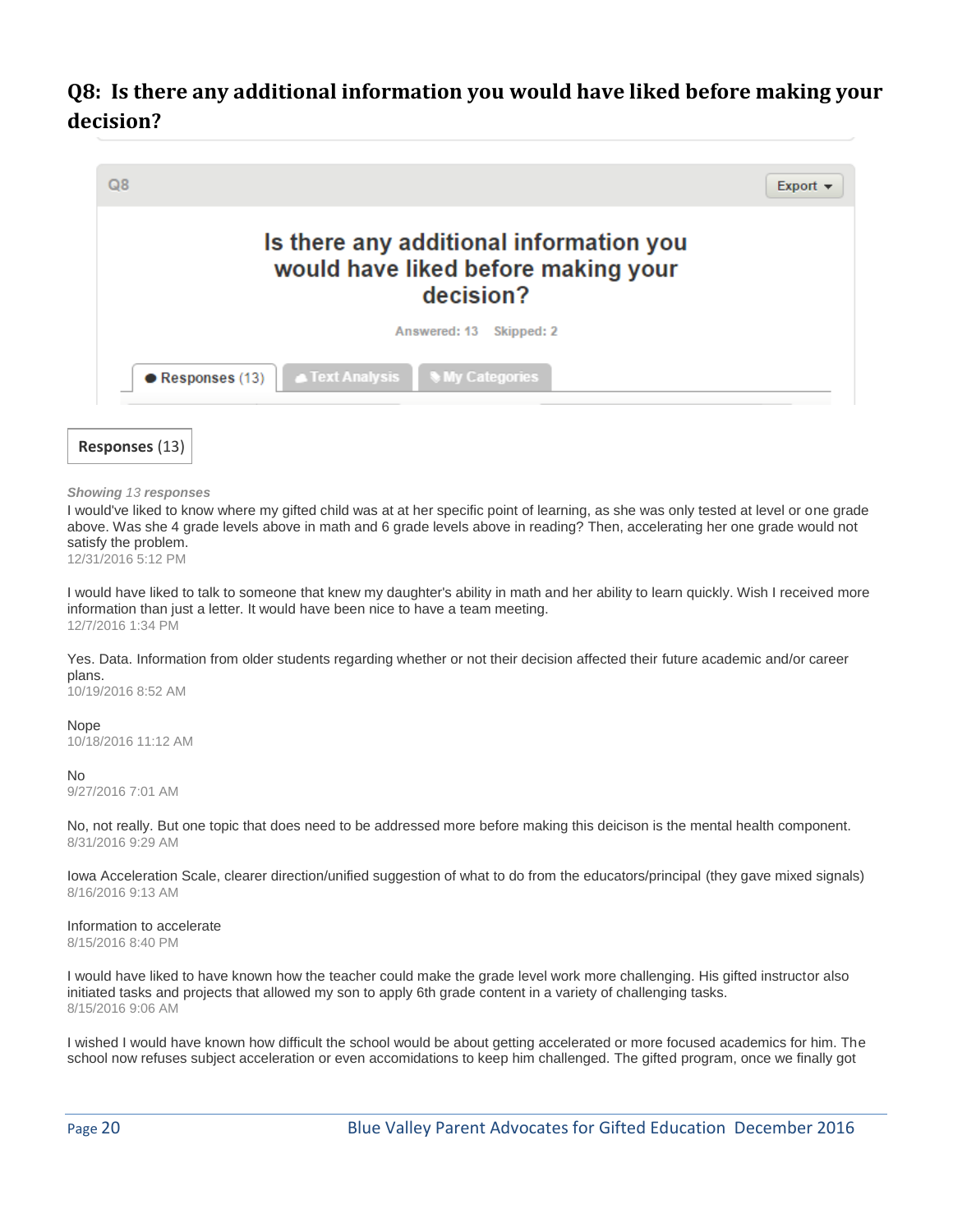past all the loopholes, has only provided a pull out which has done nothing academically for him, but has helped his emotional and sensory overload in the regular classroom. 7/28/2016 10:22 PM

What we didn't know was that the teacher of the class he was accelerated to was highly opposed to acceleration and made it impossible for him to be successful in her class. 7/25/2016 9:20 AM

I would have appreciated knowing in the fall, so she could study needed material. She has the ability but to test out of a year's worth of Algebra without being taught formulas etc is not attainable. 7/25/2016 12:12 AM

It would be great if I could read quotes from kids who had skipped 5th grade math to discuss their experience. Any regrets? What was good?

7/23/2016 3:39 PM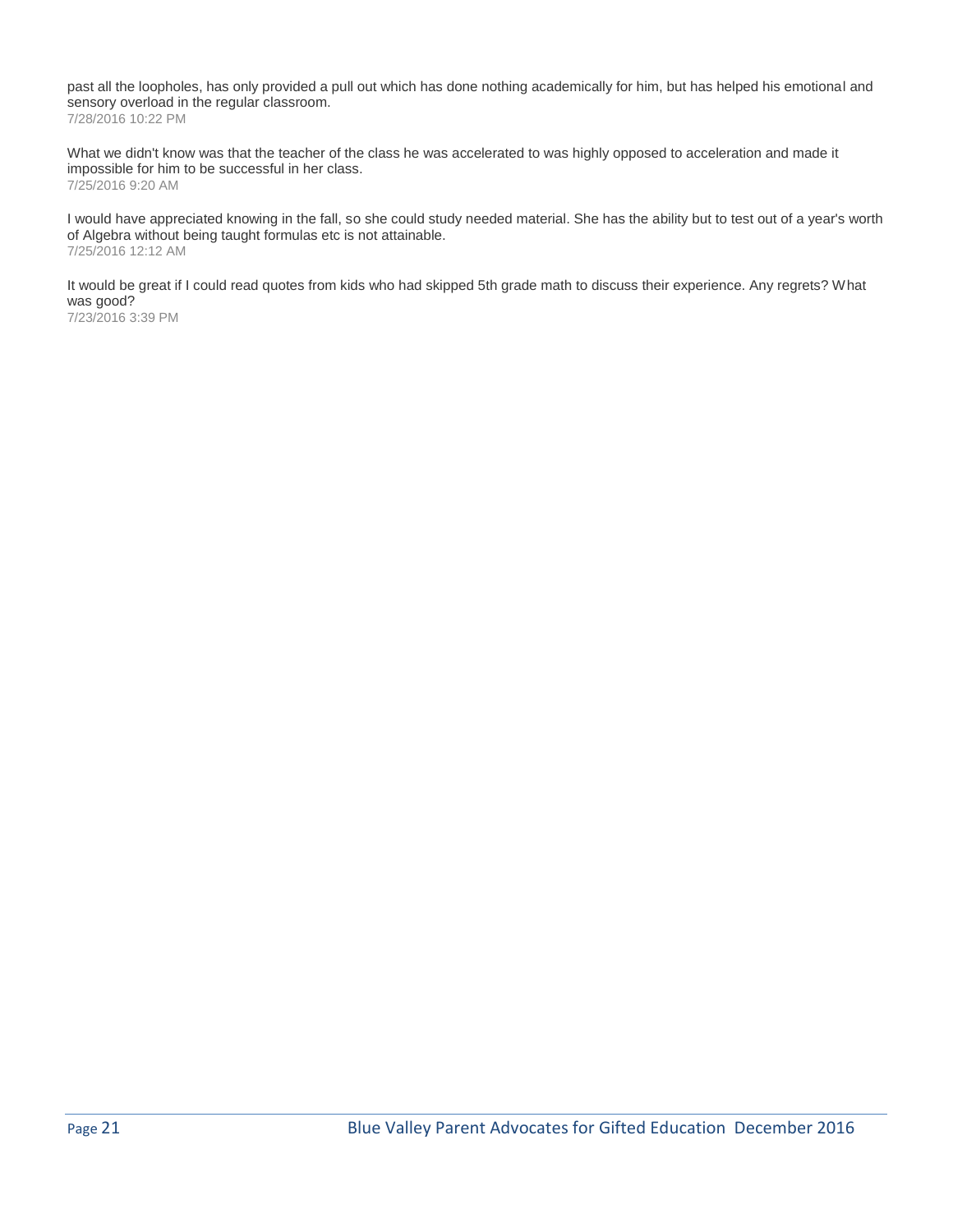# <span id="page-21-0"></span>**Q9: Looking at your past decision not to acceleration, do you still think it was the best decision? Do you have any regrets?**





*Showing 15 responses*

No regrets. As our daughter ages into a teenager, we're thankful she's not surrounded by kids much older than she is, allowing her to be her age in other aspects than education. Our daughter has been successful at "selling her ideas", so to speak with peers her own age and to find ways to invoke justice with her peers. It took many struggles at the tetherball and four square courts, but has grown as a leader because of those challenges.

12/31/2016 5:12 PM

Our regret was not following up. She did take the test again in 7th, but decided she really didn't want to skip 8th grade math at that point and miss out on early morning MS before school activities such as basketball, Jazz band and percussion ensemble. 12/7/2016 1:34 PM

No regrets. Once the decision was made, our child never mentioned it again and moved on to challenge herself in other areas of interest. Although math is very easy for her, she does not have a passion for it and will not be pursing a career that requires additional math beyond Calculus. She will be able to take Calculus even though she did not accelerate. 10/19/2016 8:52 AM

Yes, no regrets 10/18/2016 11:12 AM

NO. Blue Valley provides opportunities for my child to be challenged 9/27/2016 7:01 AM

Yes, No 9/8/2016 10:30 AM

Yes! Absolutely no regrets!!! 8/31/2016 9:29 AM

yes, no. 8/23/2016 3:57 PM

I think if our son had been accelerated in K or 1st, we might have had a positive outcome. Acceleration came at a point in his education when we were desperate for help at school (really too late). Our son was underachieving in the classroom, miserable at school, complained he never learned anything at school. Not long after acceleration was offered we ending up homeschooling for a number of reasons, but one of greatest helps of homeschooling has been being able to accelerate our child in subjects where he was ready and give him more time in areas of weakness (like handwriting). Homeschooling (while going against every plan we had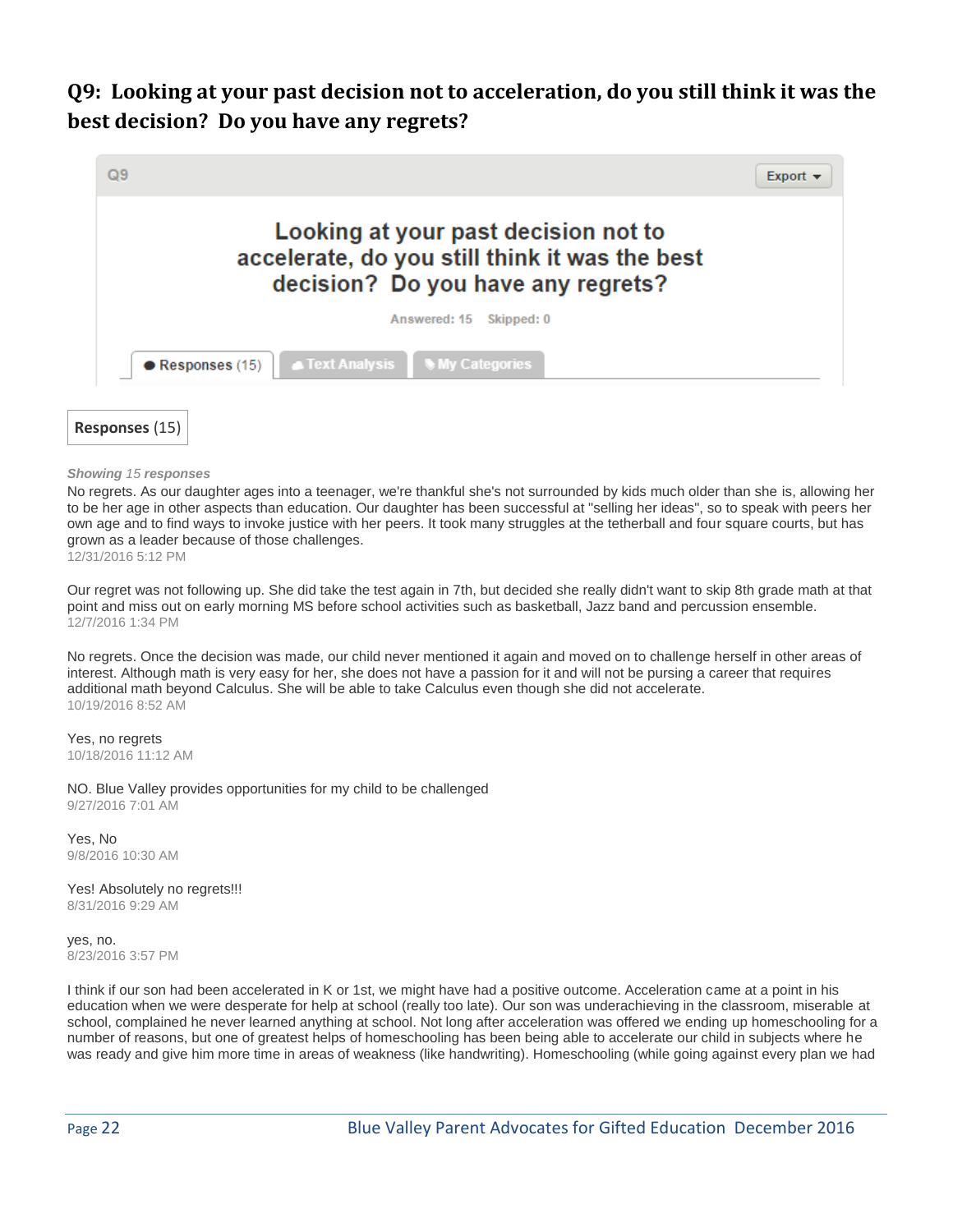for our kid) ended up being one of the best decisions we've ever made for his education, at least for these early years. We chose to accelerate in math (in part hoping he might make some friends and then be ready to try full-grade acceleration). In that case, the teacher wasn't well prepared for the acceleration and wouldn't help us fill in gaps or understand when our son struggled, what was the cause and how we could help. We had terrible communication with that teacher. And then our son was required to also do math in his homeroom classroom as well some days, again with no explanation to us as to why he had to do both 3rd and 4th grade math on a regular basis!

8/16/2016 9:13 AM

That we were not offered the chance. 8/15/2016 8:40 PM

I do. My son is doing well and learning deeply. I have no regrets. 8/15/2016 9:06 AM

In the long term, yes, I still think it is best due to how young he would be in comparison to his classmates. But as I see him grow and we work through dealing with the social, I suspect he would be fine in high school being younger because he is strong and solid as long as we can stay on top of the bullying and treatment due to being different than the "normal". Teaching him to embrace his differences and yet be aware of them is something to strive for and may have changed our decision knowing it now. 7/28/2016 10:22 PM

It was the best decision. We ended up moving to a more challenging school district that was able to meet most of his needs through their gifted program.

7/25/2016 9:20 AM

My regret is that the system isn't better geared toward meeting the kids' academic needs. 7/25/2016 12:12 AM

Yes, although I haven't actually experienced the skipping/not skipping yet. While it would be great for her to get ahead, she's overall fragile in her confidence. She may not speak up if she was unhappy. 7/23/2016 3:39 PM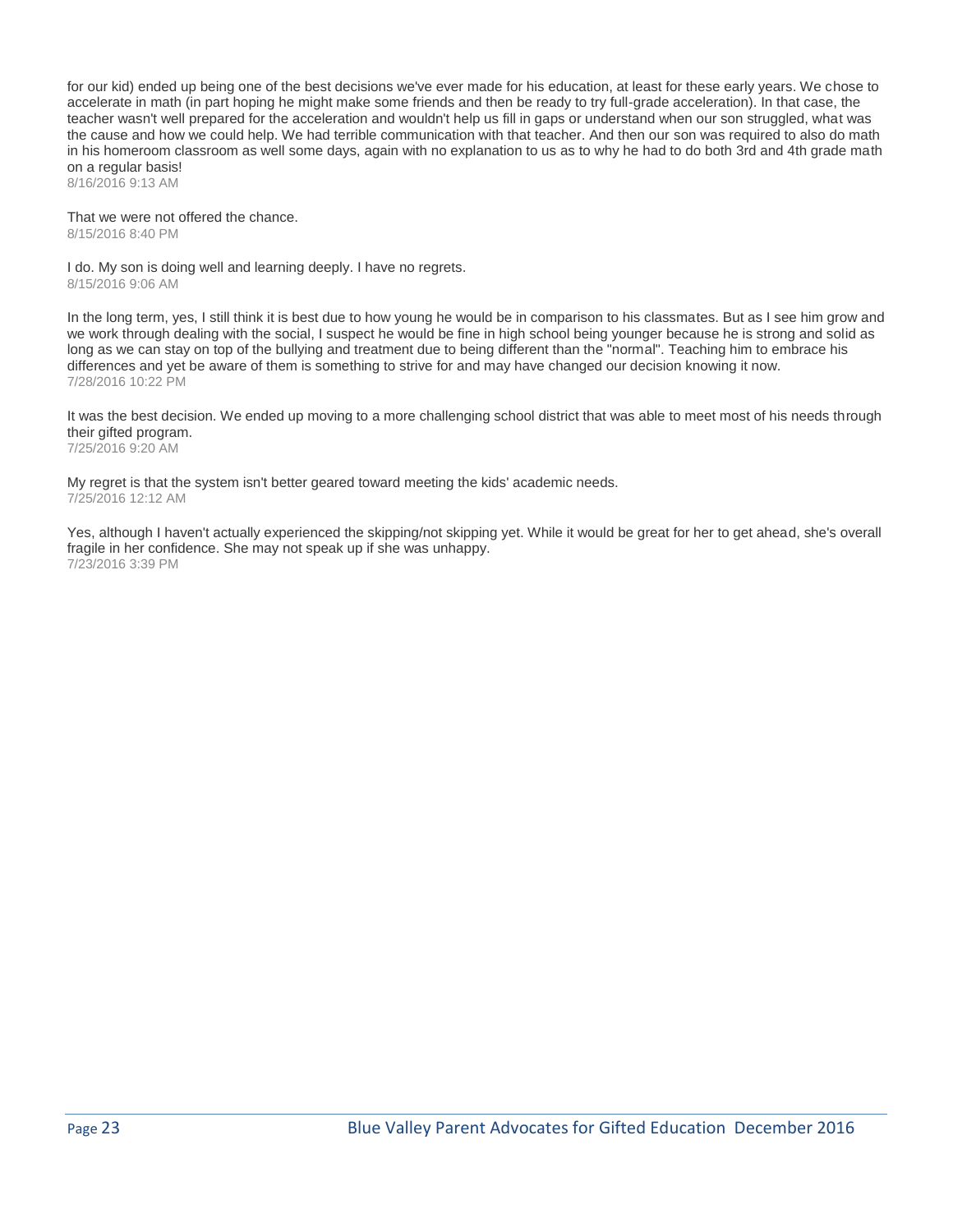# <span id="page-23-0"></span>**Q10: Is there any other information you wish to provide regarding your decision not to accelerate?**



*Showing 10 responses*

Whether you chose to accelerate or not, as long as your child's are your priority, you won't make the wrong decision. If you're undecided, I'd encourage you to explore ALL the options (which may or may not have been presented along with acceleration). Really analyze your child's needs and determine if acceleration meets that need. 12/31/2016 5:12 PM

I was disappointed in the whole process as the test showed she already knew 85-90% of the math in 7th grade except for probability and statistics (scored 65% as she has never been exposed to it) and was denied acceleration but nobody followed up and talked to us or her current 6th grade math teacher who would still recommended she be accelerated. She was still really bored in 7th grade math and they never ended up teaching any probability and statistics in 7th. So she went through the whole year knowing 85-90% of all the math she was being taught and was bored. She was very skeptical and disillusioned on who actually was able to accelerate in math if she already knew most of all math they taught that year. 12/7/2016 1:34 PM

When making this decision, we remained focused on what was best for our child; nothing else is more important than that. 10/19/2016 8:52 AM

There have been some comments made by our gifted teacher to our son that are not appropriate (such as "well if your parents had moved you up, then..." 10/18/2016 11:12 AM

When making the decision, question your own motives. What do you hope to accomplish by doing this? Is this really what's best for your child or is this what you want? Are there other outlets to benefit your child other than harder classes? Music? Tae Kwon Do? Activities through BV Rec or JCCC? Don't focus solely on their biggest strength, look at the big picture. Ultimately, help choose a path for your child that will lead them into the kind of adult you want them to become. 8/31/2016 9:29 AM

#### flexibility 8/15/2016 8:40 PM

The information about acceleration in math that KSDE has available provides good food for thought when considering this decision. 8/15/2016 9:06 AM

Everyone involved must be willing to support the decision. It is unfair to accelerate a child into a classroom where the teacher is set on sabotaging his/her efforts. 7/25/2016 9:20 AM